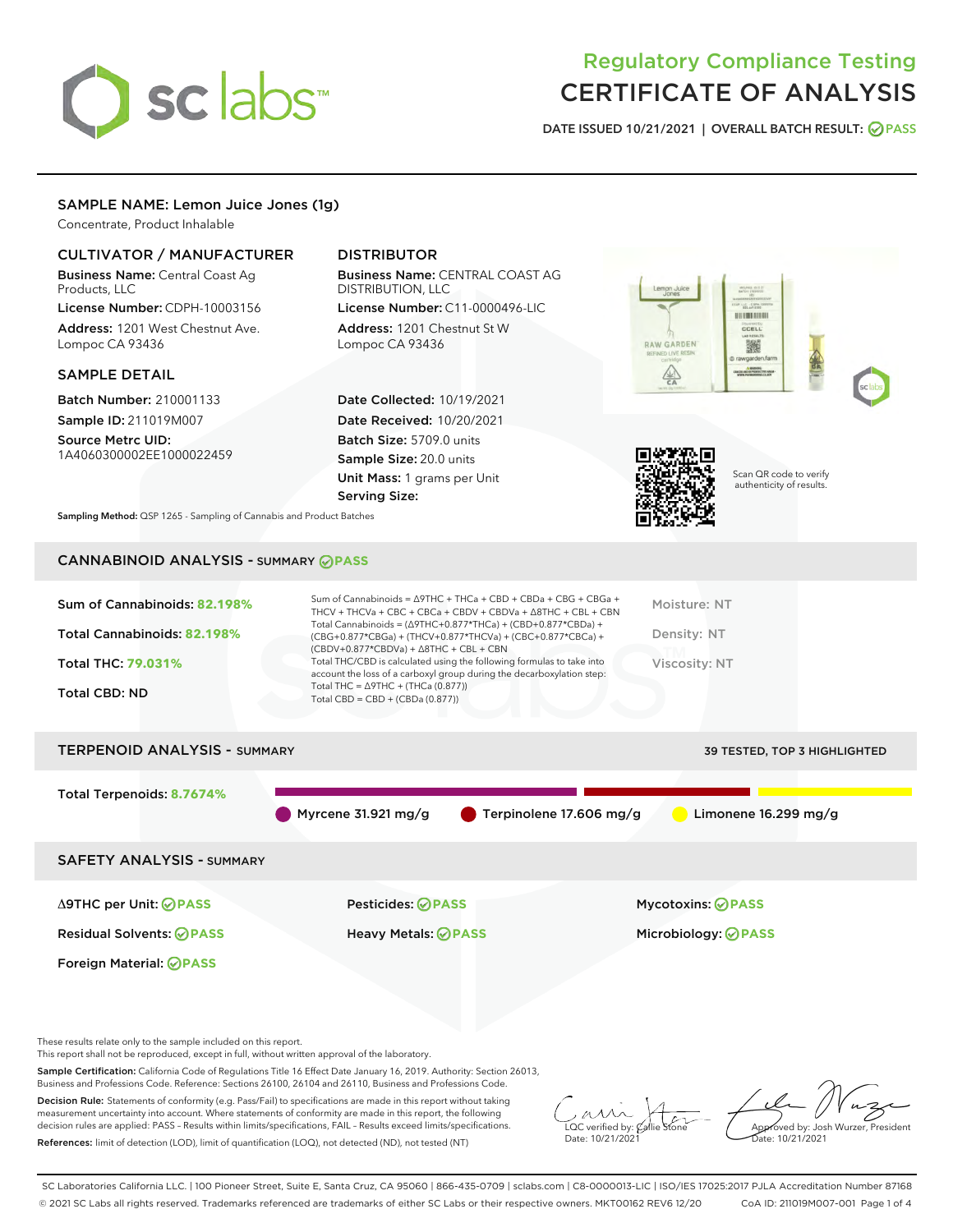



LEMON JUICE JONES (1G) | DATE ISSUED 10/21/2021 | OVERALL BATCH RESULT: @ PASS

#### CANNABINOID TEST RESULTS - 10/20/2021 2 PASS

Tested by high-performance liquid chromatography with diode-array detection (HPLC-DAD). **Method:** QSP 1157 - Analysis of Cannabinoids by HPLC-DAD

#### TOTAL CANNABINOIDS: **82.198%**

Total Cannabinoids (Total THC) + (Total CBD) + (Total CBG) + (Total THCV) + (Total CBC) + (Total CBDV) + ∆8THC + CBL + CBN

TOTAL THC: **79.031%** Total THC (∆9THC+0.877\*THCa)

TOTAL CBD: ND

Total CBD (CBD+0.877\*CBDa)

TOTAL CBG: 2.437% Total CBG (CBG+0.877\*CBGa)

TOTAL THCV: 0.57% Total THCV (THCV+0.877\*THCVa)

TOTAL CBC: ND Total CBC (CBC+0.877\*CBCa)

TOTAL CBDV: ND Total CBDV (CBDV+0.877\*CBDVa)

| <b>COMPOUND</b>            | LOD/LOQ<br>(mg/g) | <b>MEASUREMENT</b><br><b>UNCERTAINTY</b><br>mg/g | <b>RESULT</b><br>(mg/g) | <b>RESULT</b><br>(%) |
|----------------------------|-------------------|--------------------------------------------------|-------------------------|----------------------|
| <b>A9THC</b>               | 0.06 / 0.26       | ±27.187                                          | 790.31                  | 79.031               |
| <b>CBG</b>                 | 0.06/0.19         | ±0.960                                           | 24.37                   | 2.437                |
| <b>THCV</b>                | 0.1/0.2           | ±0.28                                            | 5.7                     | 0.57                 |
| <b>CBN</b>                 | 0.1/0.3           | ±0.10                                            | 1.6                     | 0.16                 |
| $\triangle$ 8THC           | 0.1/0.4           | N/A                                              | <b>ND</b>               | <b>ND</b>            |
| <b>THCa</b>                | 0.05/0.14         | N/A                                              | <b>ND</b>               | <b>ND</b>            |
| <b>THCVa</b>               | 0.07/0.20         | N/A                                              | <b>ND</b>               | <b>ND</b>            |
| <b>CBD</b>                 | 0.07/0.29         | N/A                                              | <b>ND</b>               | <b>ND</b>            |
| <b>CBDa</b>                | 0.02/0.19         | N/A                                              | <b>ND</b>               | <b>ND</b>            |
| <b>CBDV</b>                | 0.04 / 0.15       | N/A                                              | <b>ND</b>               | <b>ND</b>            |
| <b>CBDVa</b>               | 0.03/0.53         | N/A                                              | <b>ND</b>               | <b>ND</b>            |
| <b>CBGa</b>                | 0.1/0.2           | N/A                                              | <b>ND</b>               | <b>ND</b>            |
| <b>CBL</b>                 | 0.06 / 0.24       | N/A                                              | <b>ND</b>               | <b>ND</b>            |
| <b>CBC</b>                 | 0.2 / 0.5         | N/A                                              | <b>ND</b>               | <b>ND</b>            |
| <b>CBCa</b>                | 0.07/0.28         | N/A                                              | <b>ND</b>               | <b>ND</b>            |
| <b>SUM OF CANNABINOIDS</b> |                   |                                                  | 821.98 mg/g             | 82.198%              |

#### **UNIT MASS: 1 grams per Unit**

| ∆9THC per Unit                        | 1120 per-package limit     | 790.31 mg/unit<br><b>PASS</b> |
|---------------------------------------|----------------------------|-------------------------------|
| <b>Total THC per Unit</b>             |                            | 790.31 mg/unit                |
| <b>CBD per Unit</b>                   |                            | <b>ND</b>                     |
| <b>Total CBD per Unit</b>             |                            | <b>ND</b>                     |
| Sum of Cannabinoids<br>per Unit       |                            | 821.98 mg/unit                |
| <b>Total Cannabinoids</b><br>per Unit |                            | 821.98 mg/unit                |
| <b>MOISTURE TEST RESULT</b>           | <b>DENSITY TEST RESULT</b> | <b>VISCOSITY TEST RESULT</b>  |

Not Tested

Not Tested

Not Tested

#### TERPENOID TEST RESULTS - 10/21/2021

Terpene analysis utilizing gas chromatography-flame ionization detection (GC-FID). **Method:** QSP 1192 - Analysis of Terpenoids by GC-FID

| <b>COMPOUND</b>         | LOD/LOQ<br>(mg/g) | <b>MEASUREMENT</b><br><b>UNCERTAINTY</b><br>mg/g | <b>RESULT</b><br>(mg/g)                         | <b>RESULT</b><br>(%) |
|-------------------------|-------------------|--------------------------------------------------|-------------------------------------------------|----------------------|
| <b>Myrcene</b>          | 0.008 / 0.025     | ±0.4118                                          | 31.921                                          | 3.1921               |
| Terpinolene             | 0.008 / 0.026     | ±0.3609                                          | 17.606                                          | 1.7606               |
| Limonene                | 0.005 / 0.016     | ±0.2331                                          | 16.299                                          | 1.6299               |
| $\beta$ Caryophyllene   | 0.004 / 0.012     | ±0.1674                                          | 4.702                                           | 0.4702               |
| $\beta$ Pinene          | 0.004 / 0.014     | ±0.0487                                          | 4.231                                           | 0.4231               |
| $\alpha$ Pinene         | 0.005 / 0.017     | ±0.0337                                          | 3.919                                           | 0.3919               |
| Linalool                | 0.009 / 0.032     | ±0.0722                                          | 1.899                                           | 0.1899               |
| $\alpha$ Humulene       | 0.009 / 0.029     | ±0.0372                                          | 1.159                                           | 0.1159               |
| Fenchol                 | 0.010 / 0.034     | ±0.0340                                          | 0.879                                           | 0.0879               |
| <b>Terpineol</b>        | 0.016 / 0.055     | ±0.0448                                          | 0.729                                           | 0.0729               |
| $\alpha$ Phellandrene   | 0.006 / 0.020     | ±0.0095                                          | 0.701                                           | 0.0701               |
| 3 Carene                | 0.005 / 0.018     | ±0.0079                                          | 0.553                                           | 0.0553               |
| $\alpha$ Terpinene      | 0.005 / 0.017     | ±0.0076                                          | 0.508                                           | 0.0508               |
| Ocimene                 | 0.011 / 0.038     | ±0.0161                                          | 0.501                                           | 0.0501               |
| trans-ß-Farnesene       | 0.008 / 0.025     | ±0.0157                                          | 0.443                                           | 0.0443               |
| $\gamma$ Terpinene      | 0.006 / 0.018     | ±0.0067                                          | 0.385                                           | 0.0385               |
| Camphene                | 0.005 / 0.015     | ±0.0036                                          | 0.312                                           | 0.0312               |
| <b>Borneol</b>          | 0.005 / 0.016     | ±0.0075                                          | 0.179                                           | 0.0179               |
| Citronellol             | 0.003 / 0.010     | ±0.0076                                          | 0.156                                           | 0.0156               |
| Guaiol                  | 0.009 / 0.030     | ±0.0048                                          | 0.101                                           | 0.0101               |
| $\alpha$ Bisabolol      | 0.008 / 0.026     | ±0.0053                                          | 0.099                                           | 0.0099               |
| Fenchone                | 0.009 / 0.028     | ±0.0026                                          | 0.088                                           | 0.0088               |
| Eucalyptol              | 0.006 / 0.018     | ±0.0018                                          | 0.070                                           | 0.0070               |
| Sabinene                | 0.004 / 0.014     | ±0.0008                                          | 0.066                                           | 0.0066               |
| Sabinene Hydrate        | 0.006 / 0.022     | ±0.0021                                          | 0.053                                           | 0.0053               |
| Nerolidol               | 0.009 / 0.028     | ±0.0033                                          | 0.052                                           | 0.0052               |
| p-Cymene                | 0.005 / 0.016     | ±0.0014                                          | 0.051                                           | 0.0051               |
| Geraniol                | 0.002 / 0.007     | ±0.0005                                          | 0.012                                           | 0.0012               |
| Nerol                   | 0.003 / 0.011     | N/A                                              | <loq< th=""><th><loq< th=""></loq<></th></loq<> | <loq< th=""></loq<>  |
| Caryophyllene           | 0.010 / 0.033     | N/A                                              | $<$ LOQ                                         | <loq< th=""></loq<>  |
| (-)-Isopulegol          | 0.005 / 0.016     | N/A                                              | ND                                              | <b>ND</b>            |
| Camphor                 | 0.006 / 0.019     | N/A                                              | ND                                              | ND                   |
| Isoborneol              | 0.004 / 0.012     | N/A                                              | ND                                              | ND                   |
| Menthol                 | 0.008 / 0.025     | N/A                                              | ND                                              | ND                   |
| $R-(+)$ -Pulegone       | 0.003 / 0.011     | N/A                                              | ND                                              | ND                   |
| <b>Geranyl Acetate</b>  | 0.004 / 0.014     | N/A                                              | ND                                              | ND                   |
| $\alpha$ Cedrene        | 0.005 / 0.016     | N/A                                              | ND                                              | ND                   |
| Valencene               | 0.009 / 0.030     | N/A                                              | ND                                              | ND                   |
| Cedrol                  | 0.008 / 0.027     | N/A                                              | ND                                              | ND                   |
| <b>TOTAL TERPENOIDS</b> |                   |                                                  | 87.674 mg/g                                     | 8.7674%              |

SC Laboratories California LLC. | 100 Pioneer Street, Suite E, Santa Cruz, CA 95060 | 866-435-0709 | sclabs.com | C8-0000013-LIC | ISO/IES 17025:2017 PJLA Accreditation Number 87168 © 2021 SC Labs all rights reserved. Trademarks referenced are trademarks of either SC Labs or their respective owners. MKT00162 REV6 12/20 CoA ID: 211019M007-001 Page 2 of 4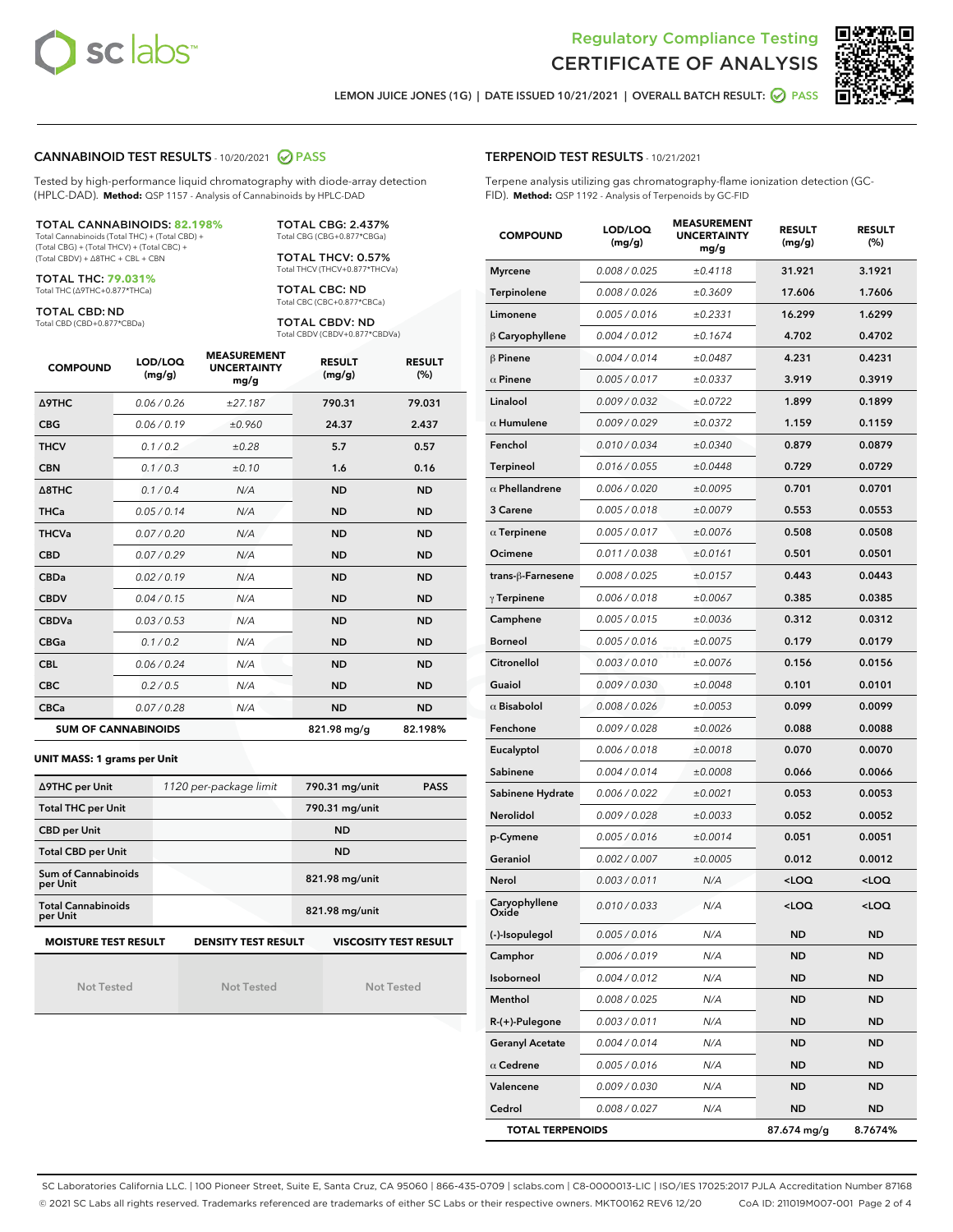



LEMON JUICE JONES (1G) | DATE ISSUED 10/21/2021 | OVERALL BATCH RESULT: @ PASS

## CATEGORY 1 PESTICIDE TEST RESULTS - 10/21/2021 2 PASS

Pesticide and plant growth regulator analysis utilizing high-performance liquid chromatography-mass spectrometry (HPLC-MS) or gas chromatography-mass spectrometry (GC-MS). \*GC-MS utilized where indicated. **Method:** QSP 1212 - Analysis of Pesticides and Mycotoxins by LC-MS or QSP 1213 - Analysis of Pesticides by GC-MS

| <b>COMPOUND</b>             | LOD/LOQ<br>$(\mu g/g)$ | <b>ACTION</b><br><b>LIMIT</b><br>$(\mu g/g)$ | <b>MEASUREMENT</b><br><b>UNCERTAINTY</b><br>µg/g | <b>RESULT</b><br>$(\mu g/g)$ | <b>RESULT</b> |
|-----------------------------|------------------------|----------------------------------------------|--------------------------------------------------|------------------------------|---------------|
| Aldicarb                    | 0.03 / 0.08            | $\geq$ LOD                                   | N/A                                              | <b>ND</b>                    | <b>PASS</b>   |
| Carbofuran                  | 0.02/0.05              | $\geq$ LOD                                   | N/A                                              | <b>ND</b>                    | <b>PASS</b>   |
| Chlordane*                  | 0.03 / 0.08            | $\ge$ LOD                                    | N/A                                              | <b>ND</b>                    | <b>PASS</b>   |
| Chlorfenapyr*               | 0.03/0.10              | $\ge$ LOD                                    | N/A                                              | <b>ND</b>                    | <b>PASS</b>   |
| Chlorpyrifos                | 0.02 / 0.06            | $\ge$ LOD                                    | N/A                                              | <b>ND</b>                    | <b>PASS</b>   |
| Coumaphos                   | 0.02 / 0.07            | $\ge$ LOD                                    | N/A                                              | <b>ND</b>                    | <b>PASS</b>   |
| Daminozide                  | 0.02 / 0.07            | $\ge$ LOD                                    | N/A                                              | <b>ND</b>                    | <b>PASS</b>   |
| <b>DDVP</b><br>(Dichlorvos) | 0.03/0.09              | $\ge$ LOD                                    | N/A                                              | <b>ND</b>                    | <b>PASS</b>   |
| Dimethoate                  | 0.03 / 0.08            | $\ge$ LOD                                    | N/A                                              | <b>ND</b>                    | <b>PASS</b>   |
| Ethoprop(hos)               | 0.03/0.10              | $\ge$ LOD                                    | N/A                                              | <b>ND</b>                    | <b>PASS</b>   |
| Etofenprox                  | 0.02 / 0.06            | $\ge$ LOD                                    | N/A                                              | <b>ND</b>                    | <b>PASS</b>   |
| Fenoxycarb                  | 0.03/0.08              | $\ge$ LOD                                    | N/A                                              | <b>ND</b>                    | <b>PASS</b>   |
| Fipronil                    | 0.03 / 0.08            | $\ge$ LOD                                    | N/A                                              | <b>ND</b>                    | <b>PASS</b>   |
| Imazalil                    | 0.02 / 0.06            | $\ge$ LOD                                    | N/A                                              | <b>ND</b>                    | <b>PASS</b>   |
| <b>Methiocarb</b>           | 0.02 / 0.07            | $\ge$ LOD                                    | N/A                                              | <b>ND</b>                    | <b>PASS</b>   |
| Methyl<br>parathion         | 0.03/0.10              | $\ge$ LOD                                    | N/A                                              | <b>ND</b>                    | <b>PASS</b>   |
| <b>Mevinphos</b>            | 0.03/0.09              | $\ge$ LOD                                    | N/A                                              | <b>ND</b>                    | <b>PASS</b>   |
| Paclobutrazol               | 0.02 / 0.05            | $\ge$ LOD                                    | N/A                                              | <b>ND</b>                    | <b>PASS</b>   |
| Propoxur                    | 0.03/0.09              | $\ge$ LOD                                    | N/A                                              | <b>ND</b>                    | <b>PASS</b>   |
| Spiroxamine                 | 0.03 / 0.08            | $\ge$ LOD                                    | N/A                                              | <b>ND</b>                    | <b>PASS</b>   |
| <b>Thiacloprid</b>          | 0.03/0.10              | $\ge$ LOD                                    | N/A                                              | <b>ND</b>                    | <b>PASS</b>   |
|                             |                        |                                              |                                                  |                              |               |

## CATEGORY 2 PESTICIDE TEST RESULTS - 10/21/2021 @ PASS

| <b>COMPOUND</b>          | LOD/LOO<br>$(\mu g/g)$ | <b>ACTION</b><br>LIMIT<br>$(\mu g/g)$ | <b>MEASUREMENT</b><br><b>UNCERTAINTY</b><br>$\mu$ g/g | <b>RESULT</b><br>$(\mu g/g)$ | <b>RESULT</b> |
|--------------------------|------------------------|---------------------------------------|-------------------------------------------------------|------------------------------|---------------|
| Abamectin                | 0.03/0.10              | 0.1                                   | N/A                                                   | <b>ND</b>                    | <b>PASS</b>   |
| Acephate                 | 0.02/0.07              | 0.1                                   | N/A                                                   | <b>ND</b>                    | <b>PASS</b>   |
| Acequinocyl              | 0.02/0.07              | 0.1                                   | N/A                                                   | <b>ND</b>                    | <b>PASS</b>   |
| Acetamiprid              | 0.02/0.05              | 0.1                                   | N/A                                                   | <b>ND</b>                    | <b>PASS</b>   |
| Azoxystrobin             | 0.02/0.07              | 0.1                                   | N/A                                                   | <b>ND</b>                    | <b>PASS</b>   |
| <b>Bifenazate</b>        | 0.01/0.04              | 0.1                                   | N/A                                                   | <b>ND</b>                    | <b>PASS</b>   |
| <b>Bifenthrin</b>        | 0.02 / 0.05            | 3                                     | N/A                                                   | <b>ND</b>                    | <b>PASS</b>   |
| <b>Boscalid</b>          | 0.03/0.09              | 0.1                                   | N/A                                                   | <b>ND</b>                    | <b>PASS</b>   |
| Captan                   | 0.19/0.57              | 0.7                                   | N/A                                                   | <b>ND</b>                    | <b>PASS</b>   |
| Carbaryl                 | 0.02/0.06              | 0.5                                   | N/A                                                   | <b>ND</b>                    | <b>PASS</b>   |
| Chlorantranilip-<br>role | 0.04/0.12              | 10                                    | N/A                                                   | <b>ND</b>                    | <b>PASS</b>   |
| Clofentezine             | 0.03/0.09              | 0.1                                   | N/A                                                   | <b>ND</b>                    | <b>PASS</b>   |

| <b>CATEGORY 2 PESTICIDE TEST RESULTS</b> - 10/21/2021 continued |
|-----------------------------------------------------------------|
|-----------------------------------------------------------------|

| <b>COMPOUND</b>               | LOD/LOQ<br>(µg/g) | <b>ACTION</b><br>LIMIT<br>(µg/g) | <b>MEASUREMENT</b><br><b>UNCERTAINTY</b><br>µg/g | <b>RESULT</b><br>(µg/g) | <b>RESULT</b> |
|-------------------------------|-------------------|----------------------------------|--------------------------------------------------|-------------------------|---------------|
| Cyfluthrin                    | 0.12 / 0.38       | $\overline{c}$                   | N/A                                              | ND                      | <b>PASS</b>   |
| Cypermethrin                  | 0.11 / 0.32       | 1                                | N/A                                              | <b>ND</b>               | <b>PASS</b>   |
| Diazinon                      | 0.02 / 0.05       | 0.1                              | N/A                                              | ND                      | <b>PASS</b>   |
| Dimethomorph                  | 0.03 / 0.09       | $\overline{2}$                   | N/A                                              | ND                      | <b>PASS</b>   |
| Etoxazole                     | 0.02 / 0.06       | 0.1                              | N/A                                              | <b>ND</b>               | <b>PASS</b>   |
| Fenhexamid                    | 0.03 / 0.09       | 0.1                              | N/A                                              | ND                      | <b>PASS</b>   |
| Fenpyroximate                 | 0.02 / 0.06       | 0.1                              | N/A                                              | <b>ND</b>               | <b>PASS</b>   |
| Flonicamid                    | 0.03 / 0.10       | 0.1                              | N/A                                              | <b>ND</b>               | <b>PASS</b>   |
| Fludioxonil                   | 0.03 / 0.10       | 0.1                              | N/A                                              | ND                      | <b>PASS</b>   |
| Hexythiazox                   | 0.02 / 0.07       | 0.1                              | N/A                                              | ND                      | <b>PASS</b>   |
| Imidacloprid                  | 0.04 / 0.11       | 5                                | N/A                                              | <b>ND</b>               | <b>PASS</b>   |
| Kresoxim-methyl               | 0.02 / 0.07       | 0.1                              | N/A                                              | ND                      | <b>PASS</b>   |
| Malathion                     | 0.03 / 0.09       | 0.5                              | N/A                                              | ND                      | <b>PASS</b>   |
| Metalaxyl                     | 0.02 / 0.07       | $\overline{2}$                   | N/A                                              | <b>ND</b>               | <b>PASS</b>   |
| Methomyl                      | 0.03 / 0.10       | 1                                | N/A                                              | <b>ND</b>               | <b>PASS</b>   |
| Myclobutanil                  | 0.03 / 0.09       | 0.1                              | N/A                                              | ND                      | <b>PASS</b>   |
| <b>Naled</b>                  | 0.02 / 0.07       | 0.1                              | N/A                                              | <b>ND</b>               | <b>PASS</b>   |
| Oxamyl                        | 0.04 / 0.11       | 0.5                              | N/A                                              | ND                      | <b>PASS</b>   |
| Pentachloronitro-<br>benzene* | 0.03/0.09         | 0.1                              | N/A                                              | ND                      | <b>PASS</b>   |
| Permethrin                    | 0.04 / 0.12       | 0.5                              | N/A                                              | ND                      | <b>PASS</b>   |
| Phosmet                       | 0.03 / 0.10       | 0.1                              | N/A                                              | <b>ND</b>               | <b>PASS</b>   |
| Piperonylbu-<br>toxide        | 0.02 / 0.07       | 3                                | N/A                                              | ND                      | <b>PASS</b>   |
| Prallethrin                   | 0.03 / 0.08       | 0.1                              | N/A                                              | <b>ND</b>               | <b>PASS</b>   |
| Propiconazole                 | 0.02 / 0.07       | 0.1                              | N/A                                              | ND                      | <b>PASS</b>   |
| Pyrethrins                    | 0.04 / 0.12       | 0.5                              | N/A                                              | ND                      | <b>PASS</b>   |
| Pyridaben                     | 0.02 / 0.07       | 0.1                              | N/A                                              | <b>ND</b>               | <b>PASS</b>   |
| Spinetoram                    | 0.02 / 0.07       | 0.1                              | N/A                                              | ND                      | <b>PASS</b>   |
| Spinosad                      | 0.02 / 0.07       | 0.1                              | N/A                                              | ND                      | <b>PASS</b>   |
| Spiromesifen                  | 0.02 / 0.05       | 0.1                              | N/A                                              | <b>ND</b>               | <b>PASS</b>   |
| Spirotetramat                 | 0.02 / 0.06       | 0.1                              | N/A                                              | <b>ND</b>               | <b>PASS</b>   |
| Tebuconazole                  | 0.02 / 0.07       | 0.1                              | N/A                                              | <b>ND</b>               | <b>PASS</b>   |
| Thiamethoxam                  | 0.03 / 0.10       | 5                                | N/A                                              | ND                      | <b>PASS</b>   |
| Trifloxystrobin               | 0.03 / 0.08       | 0.1                              | N/A                                              | ND                      | <b>PASS</b>   |

SC Laboratories California LLC. | 100 Pioneer Street, Suite E, Santa Cruz, CA 95060 | 866-435-0709 | sclabs.com | C8-0000013-LIC | ISO/IES 17025:2017 PJLA Accreditation Number 87168 © 2021 SC Labs all rights reserved. Trademarks referenced are trademarks of either SC Labs or their respective owners. MKT00162 REV6 12/20 CoA ID: 211019M007-001 Page 3 of 4